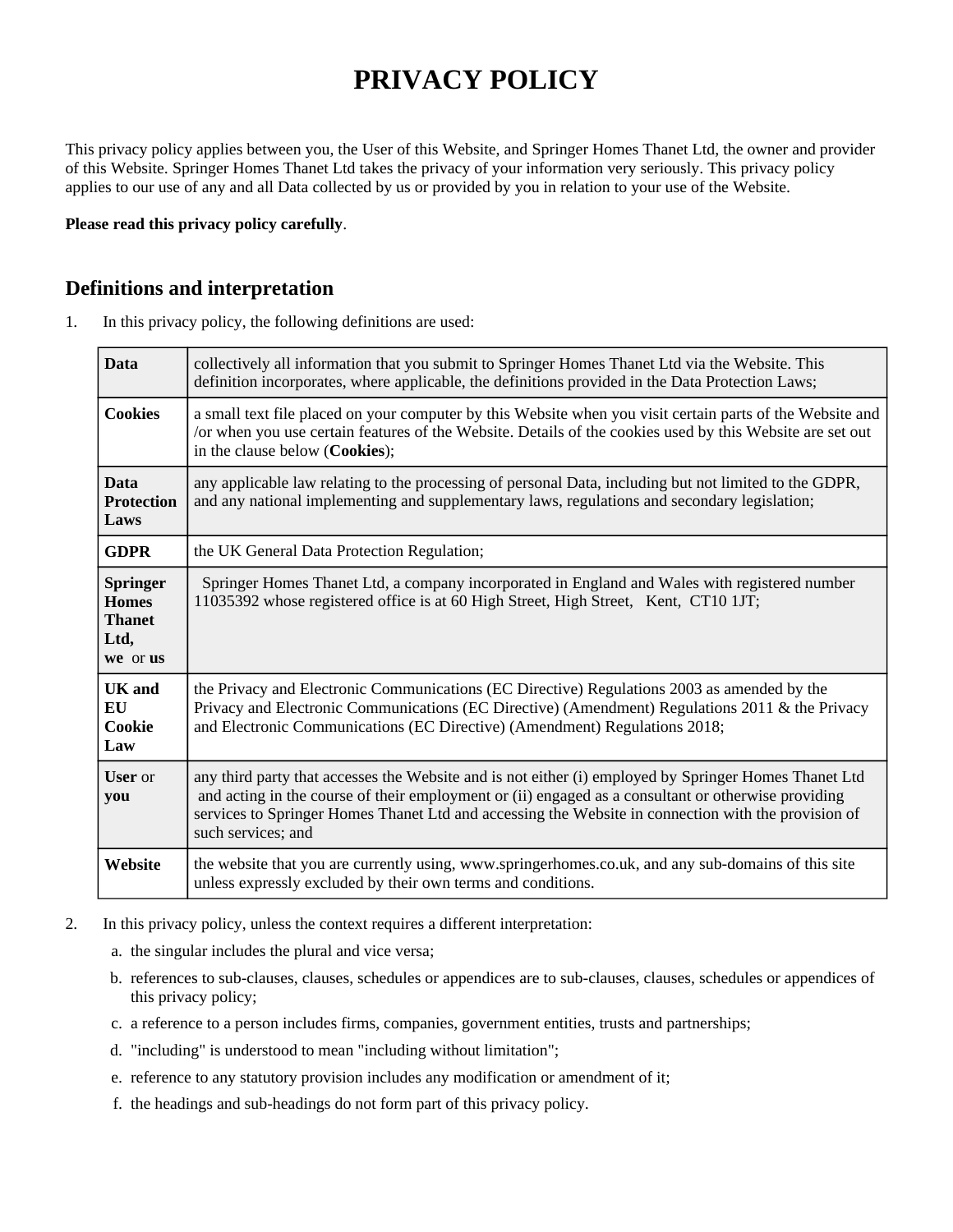## **Scope of this privacy policy**

- 3. This privacy policy applies only to the actions of Springer Homes Thanet Ltd and Users with respect to this Website. It does not extend to any websites that can be accessed from this Website including, but not limited to, any links we may provide to social media websites.
- 4. For purposes of the applicable Data Protection Laws, Springer Homes Thanet Ltd is the "data controller". This means that Springer Homes Thanet Ltd determines the purposes for which, and the manner in which, your Data is processed.

## **Data collected**

5. We may collect the following Data, which includes personal Data, from you:

- a. name;
- b. contact Information such as email addresses and telephone numbers;

in each case, in accordance with this privacy policy.

## **How we collect Data**

- 6. We collect Data in the following ways:
	- a. data is given to us by you; and
	- b. data is collected automatically.

#### **Data that is given to us by you**

- 7. Springer Homes Thanet Ltd will collect your Data in a number of ways, for example:
	- a. when you contact us through the Website, by telephone, post, e-mail or through any other means;
	- b. when you register with us and set up an account to receive our products/services;
	- c. when you elect to receive marketing communications from us;

in each case, in accordance with this privacy policy.

## **Data that is collected automatically**

- 8. To the extent that you access the Website, we will collect your Data automatically, for example:
	- a. we automatically collect some information about your visit to the Website. This information helps us to make improvements to Website content and navigation, and includes your IP address, the date, times and frequency with which you access the Website and the way you use and interact with its content.
	- b. we will collect your Data automatically via cookies, in line with the cookie settings on your browser. For more information about cookies, and how we use them on the Website, see the section below, headed "Cookies".

## **Our use of Data**

- 9. Any or all of the above Data may be required by us from time to time in order to provide you with the best possible service and experience when using our Website. Specifically, Data may be used by us for the following reasons:
	- a. Application and registering purposes ;

in each case, in accordance with this privacy policy.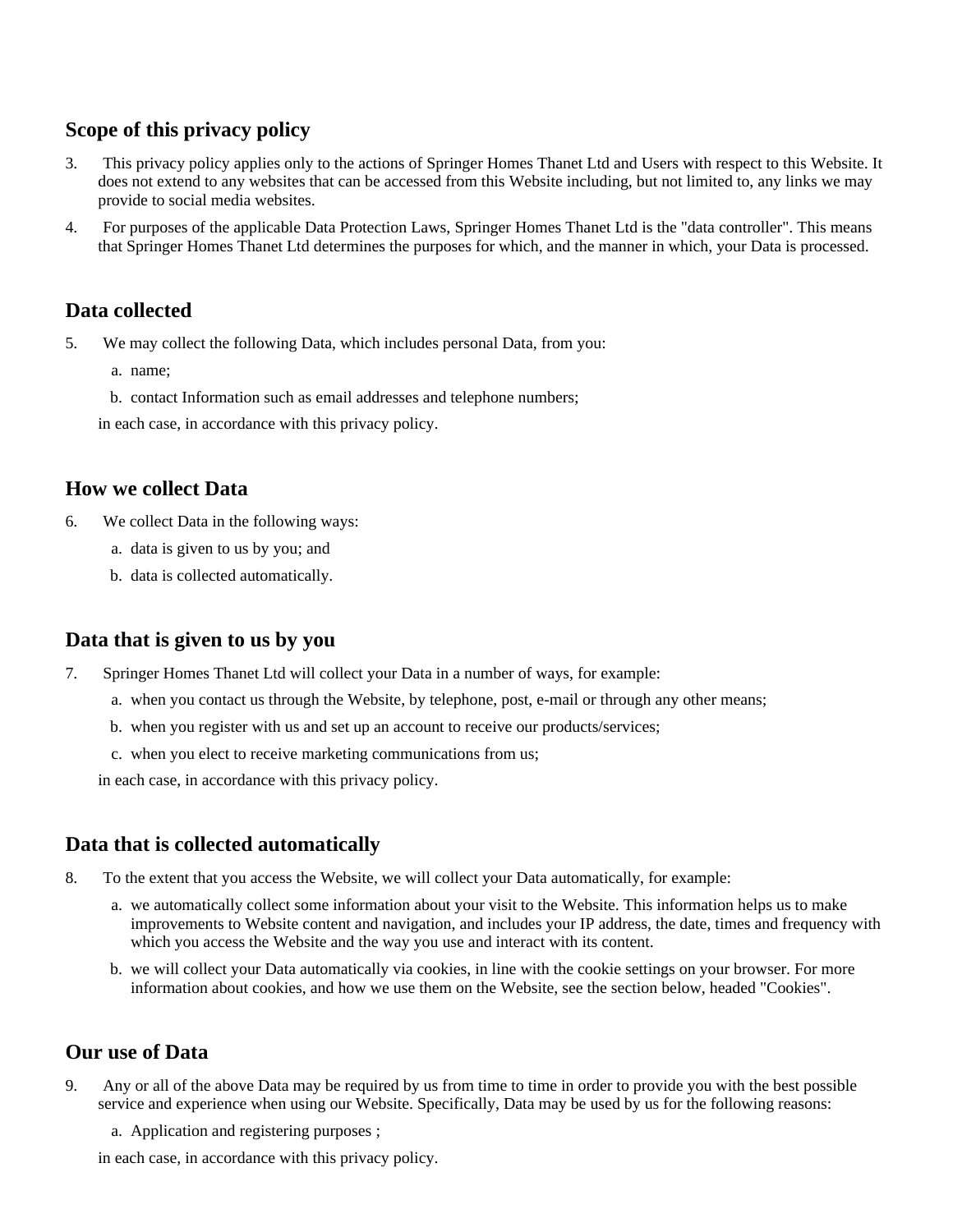- 10. We may use your Data for the above purposes if we deem it necessary to do so for our legitimate interests. If you are not satisfied with this, you have the right to object in certain circumstances (see the section headed "Your rights" below).
- 11. When you register with us and set up an account to receive our services, the legal basis for this processing is the performance of a contract between you and us and/or taking steps, at your request, to enter into such a contract.

#### **Who we share Data with**

- 12. We may share your Data with the following groups of people for the following reasons:
	- a. our employees, agents and/or professional advisors to obtain contact information when an applicant applies or registers for a property with Springer Homes Thanet Ltd;

in each case, in accordance with this privacy policy.

#### **Keeping Data secure**

- 13. We will use technical and organisational measures to safeguard your Data, for example:
	- a. access to your account is controlled by a password and a user name that is unique to you.
	- b. we store your Data on secure servers.
- 14. Technical and organisational measures include measures to deal with any suspected data breach. If you suspect any misuse or loss or unauthorised access to your Data, please let us know immediately by contacting us via this e-mail address: springerhomesbroadstairs@gmail.com.
- 15. If you want detailed information from Get Safe Online on how to protect your information and your computers and devices against fraud, identity theft, viruses and many other online problems, please visit www.getsafeonline.org. Get Safe Online is supported by HM Government and leading businesses.

#### **Data retention**

- 16. Unless a longer retention period is required or permitted by law, we will only hold your Data on our systems for the period necessary to fulfil the purposes outlined in this privacy policy or until you request that the Data be deleted.
- 17. Even if we delete your Data, it may persist on backup or archival media for legal, tax or regulatory purposes.

## **Your rights**

- 18. You have the following rights in relation to your Data:
	- a. **Right to access** the right to request (i) copies of the information we hold about you at any time, or (ii) that we modify, update or delete such information. If we provide you with access to the information we hold about you, we will not charge you for this, unless your request is "manifestly unfounded or excessive." Where we are legally permitted to do so, we may refuse your request. If we refuse your request, we will tell you the reasons why.
	- b. **Right to correct** the right to have your Data rectified if it is inaccurate or incomplete.
	- c. **Right to erase** the right to request that we delete or remove your Data from our systems.
	- d. **Right to restrict our use of your Data** the right to "block" us from using your Data or limit the way in which we can use it.
	- e. **Right to data portability** the right to request that we move, copy or transfer your Data.
	- f. **Right to object** the right to object to our use of your Data including where we use it for our legitimate interests.
- 19. To make enquiries, exercise any of your rights set out above, or withdraw your consent to the processing of your Data (where consent is our legal basis for processing your Data), please contact us via this e-mail address: springerhomesbroadstairs@gmail.com.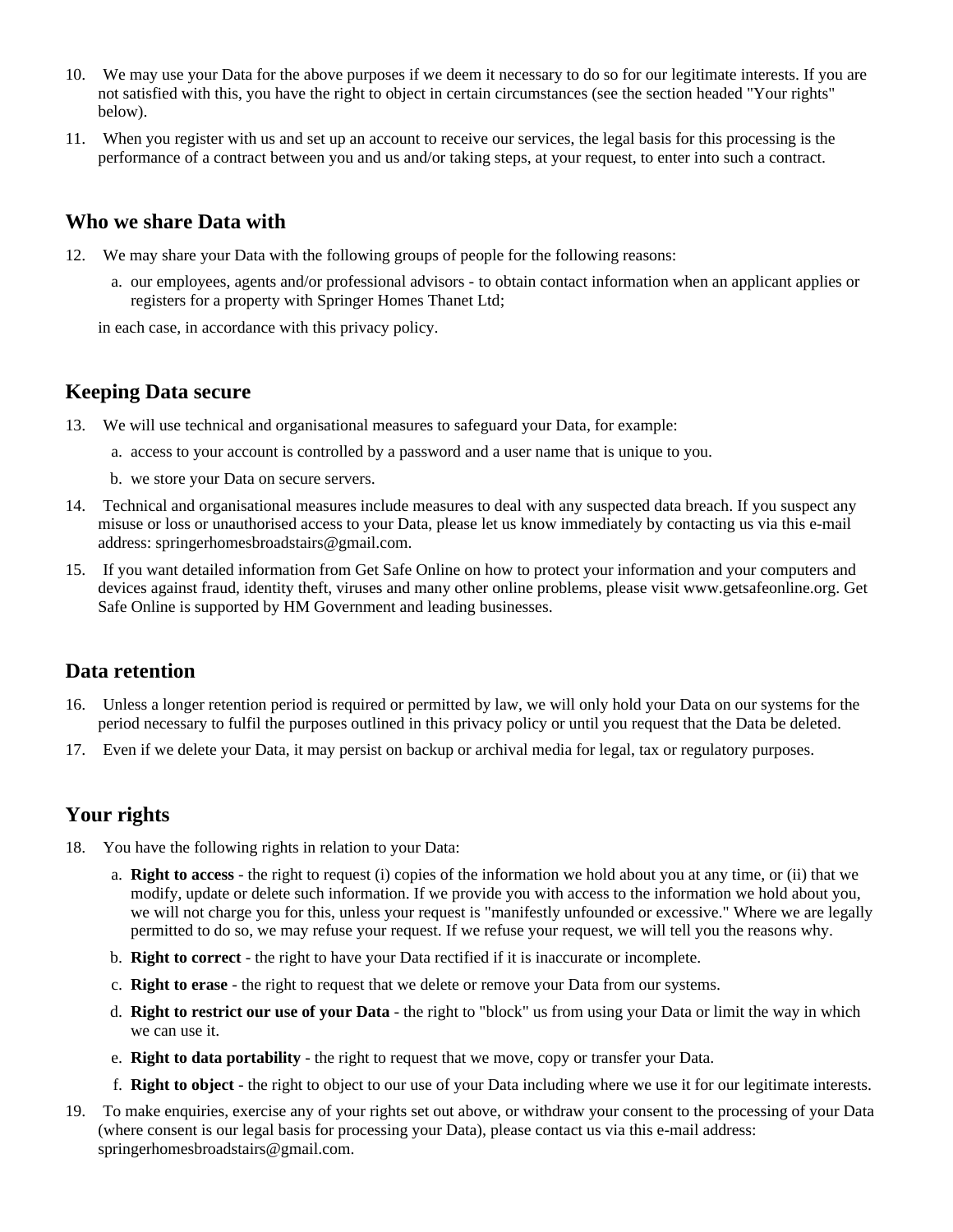- 20. If you are not satisfied with the way a complaint you make in relation to your Data is handled by us, you may be able to refer your complaint to the relevant data protection authority. For the UK, this is the Information Commissioner's Office (ICO). The ICO's contact details can be found on their website at https://ico.org.uk/.
- 21. It is important that the Data we hold about you is accurate and current. Please keep us informed if your Data changes during the period for which we hold it.

#### **Links to other websites**

22. This Website may, from time to time, provide links to other websites. We have no control over such websites and are not responsible for the content of these websites. This privacy policy does not extend to your use of such websites. You are advised to read the privacy policy or statement of other websites prior to using them.

## **Changes of business ownership and control**

- 23. Springer Homes Thanet Ltd may, from time to time, expand or reduce our business and this may involve the sale and /or the transfer of control of all or part of Springer Homes Thanet Ltd. Data provided by Users will, where it is relevant to any part of our business so transferred, be transferred along with that part and the new owner or newly controlling party will, under the terms of this privacy policy, be permitted to use the Data for the purposes for which it was originally supplied to us.
- 24. We may also disclose Data to a prospective purchaser of our business or any part of it.
- 25. In the above instances, we will take steps with the aim of ensuring your privacy is protected.

#### **Cookies**

- 26. This Website may place and access certain Cookies on your computer. Springer Homes Thanet Ltd uses Cookies to improve your experience of using the Website. Springer Homes Thanet Ltd has carefully chosen these Cookies and has taken steps to ensure that your privacy is protected and respected at all times.
- 27. All Cookies used by this Website are used in accordance with current UK and EU Cookie Law.
- 28. Before the Website places Cookies on your computer, you will be presented with a message bar requesting your consent to set those Cookies. By giving your consent to the placing of Cookies, you are enabling Springer Homes Thanet Ltd to provide a better experience and service to you. You may, if you wish, deny consent to the placing of Cookies; however certain features of the Website may not function fully or as intended.
- 29. This Website may place the following Cookies:

| <b>Type of Cookie</b>          | <b>Purpose</b>                                                                                                                                                                                                                                                                        |
|--------------------------------|---------------------------------------------------------------------------------------------------------------------------------------------------------------------------------------------------------------------------------------------------------------------------------------|
| Strictly necessary cookies     | These are cookies that are required for the operation of<br>our website. They include, for example, cookies that<br>enable you to log into secure areas of our website, use a<br>shopping cart or make use of e-billing services.                                                     |
| Analytical/performance cookies | They allow us to recognise and count the number of<br>visitors and to see how visitors move around our website<br>when they are using it. This helps us to improve the way<br>our website works, for example, by ensuring that users<br>are finding what they are looking for easily. |
| <b>Functionality cookies</b>   | These are used to recognise you when you return to our<br>website. This enables us to personalise our content for<br>you, greet you by name and remember your preferences                                                                                                             |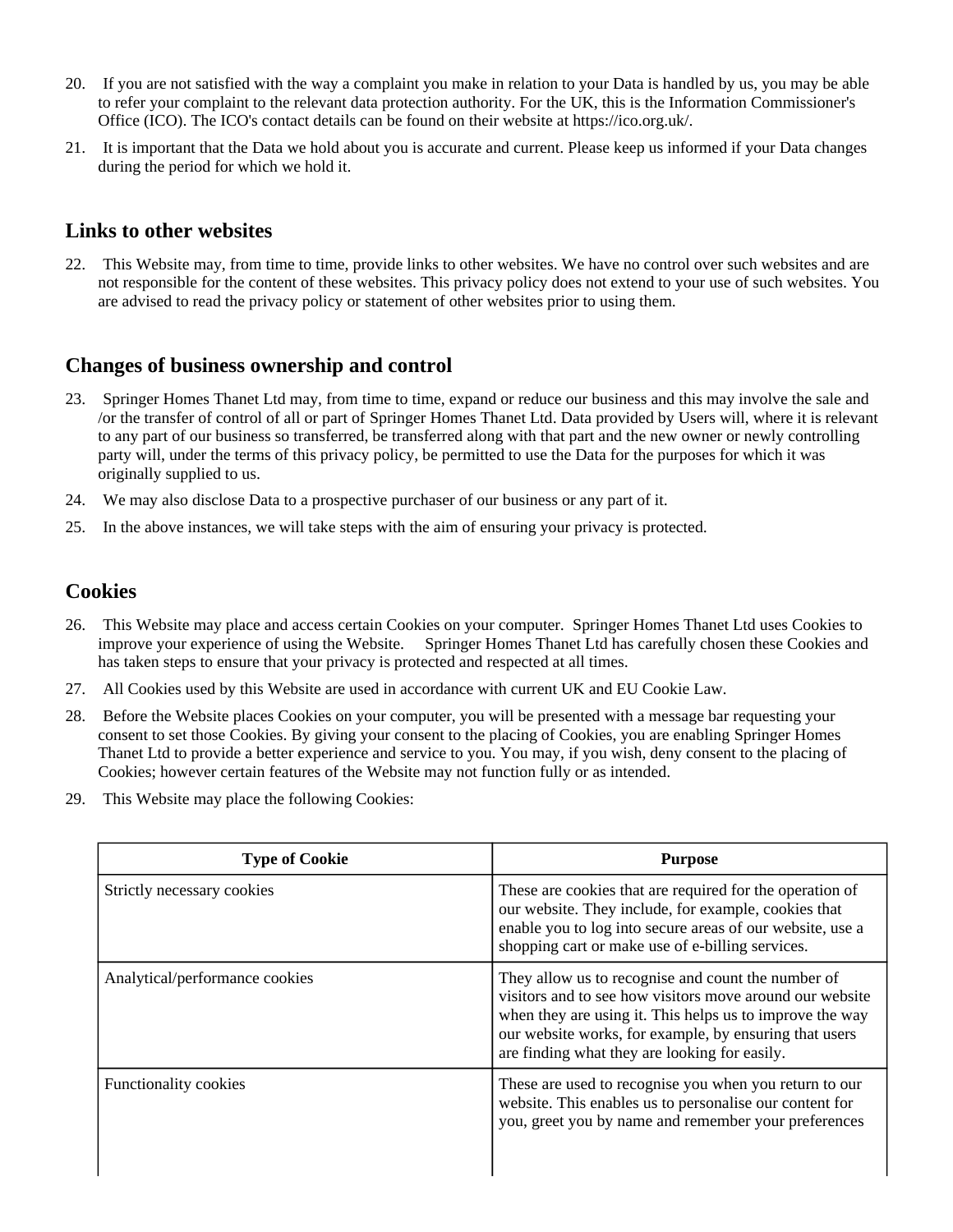- 30. You can find a list of Cookies that we use in the Cookies Schedule.
- 31. You can choose to enable or disable Cookies in your internet browser. By default, most internet browsers accept Cookies but this can be changed. For further details, please see the help menu in your internet browser. You can switch off Cookies at any time, however, you may lose any information that enables you to access the Website more quickly and efficiently.
- 32. You can choose to delete Cookies at any time; however, you may lose any information that enables you to access the Website more quickly and efficiently including, but not limited to, personalisation settings.
- 33. It is recommended that you ensure that your internet browser is up-to-date and that you consult the help and guidance provided by the developer of your internet browser if you are unsure about adjusting your privacy settings.
- 34. For more information generally on cookies, including how to disable them, please refer to aboutcookies.org. You will also find details on how to delete cookies from your computer.

## **General**

- 35. You may not transfer any of your rights under this privacy policy to any other person. We may transfer our rights under this privacy policy where we reasonably believe your rights will not be affected.
- 36. If any court or competent authority finds that any provision of this privacy policy (or part of any provision) is invalid, illegal or unenforceable, that provision or part-provision will, to the extent required, be deemed to be deleted, and the validity and enforceability of the other provisions of this privacy policy will not be affected.
- 37. Unless otherwise agreed, no delay, act or omission by a party in exercising any right or remedy will be deemed a waiver of that, or any other, right or remedy.
- 38. This Agreement will be governed by and interpreted according to the law of England and Wales. All disputes arising under the Agreement will be subject to the exclusive jurisdiction of the English and Welsh courts.

# **Changes to this privacy policy**

39. Springer Homes Thanet Ltd reserves the right to change this privacy policy as we may deem necessary from time to time or as may be required by law. Any changes will be immediately posted on the Website and you are deemed to have accepted the terms of the privacy policy on your first use of the Website following the alterations.

You may contact Springer Homes Thanet Ltd by email at springerhomesbroadstairs@gmail.com.

# **Attribution**

40. This privacy policy was created using a document from [Rocket Lawyer](https://www.rocketlawyer.com/gb/en/) (https://www.rocketlawyer.com/gb/en).

This privacy policy was created on **01 January 2022**.